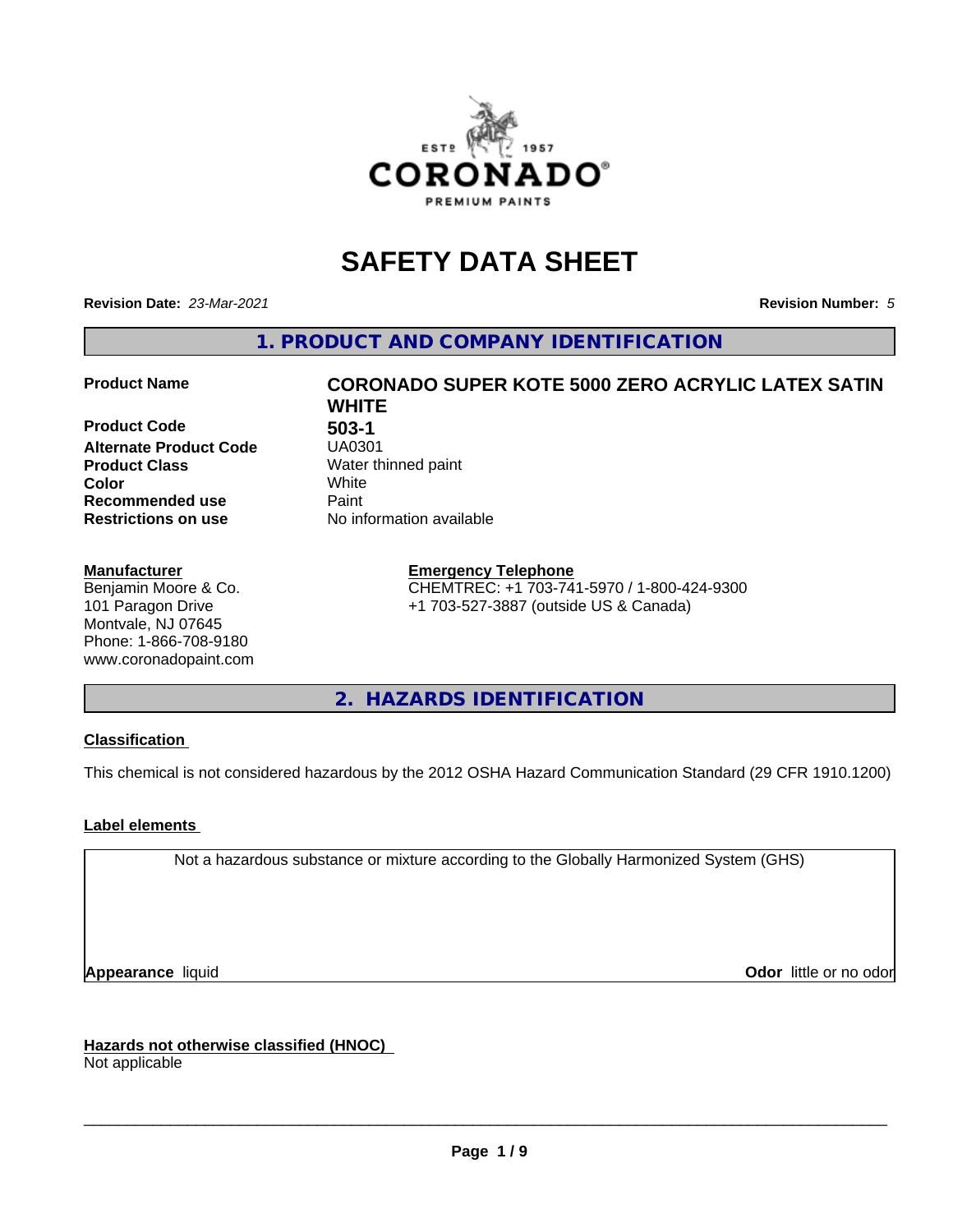#### **Other information**

No information available

 **WARNING:** This product contains isothiazolinone compounds at levels of <0.1%. These substances are biocides commonly found in most paints and a variety of personal care products as a preservative. Certain individuals may be sensitive or allergic to these substances, even at low levels.

\_\_\_\_\_\_\_\_\_\_\_\_\_\_\_\_\_\_\_\_\_\_\_\_\_\_\_\_\_\_\_\_\_\_\_\_\_\_\_\_\_\_\_\_\_\_\_\_\_\_\_\_\_\_\_\_\_\_\_\_\_\_\_\_\_\_\_\_\_\_\_\_\_\_\_\_\_\_\_\_\_\_\_\_\_\_\_\_\_\_\_\_\_

#### **3. COMPOSITION INFORMATION ON COMPONENTS**

| ---<br>'hemical name<br>u            | CAS No.                                         | $\mathbf{r}$<br>- 70 |
|--------------------------------------|-------------------------------------------------|----------------------|
| $- \cdot$ .<br>⊺itanium<br>. dioxide | $\sim$<br>-<br>13463<br>.<br>.                  |                      |
| Nepheline syenite                    | -96-5<br>$\overline{\phantom{a}}$<br>14 L<br>טי |                      |

|                                                  | 4. FIRST AID MEASURES                                                                                    |
|--------------------------------------------------|----------------------------------------------------------------------------------------------------------|
| <b>General Advice</b>                            | No hazards which require special first aid measures.                                                     |
| <b>Eye Contact</b>                               | Rinse thoroughly with plenty of water for at least 15 minutes and consult a<br>physician.                |
| <b>Skin Contact</b>                              | Wash off immediately with soap and plenty of water while removing all<br>contaminated clothes and shoes. |
| <b>Inhalation</b>                                | Move to fresh air. If symptoms persist, call a physician.                                                |
| Ingestion                                        | Clean mouth with water and afterwards drink plenty of water. Consult a physician<br>if necessary.        |
| <b>Most Important</b><br><b>Symptoms/Effects</b> | None known.                                                                                              |
| <b>Notes To Physician</b>                        | Treat symptomatically.                                                                                   |
|                                                  | 5. FIRE-FIGHTING MEASURES                                                                                |

| <b>Suitable Extinguishing Media</b>                   | Use extinguishing measures that are appropriate to local<br>circumstances and the surrounding environment.                                   |
|-------------------------------------------------------|----------------------------------------------------------------------------------------------------------------------------------------------|
| Protective equipment and precautions for firefighters | As in any fire, wear self-contained breathing apparatus<br>pressure-demand, MSHA/NIOSH (approved or equivalent)<br>and full protective gear. |
| <b>Specific Hazards Arising From The Chemical</b>     | Closed containers may rupture if exposed to fire or<br>extreme heat.                                                                         |
| Sensitivity to mechanical impact                      | No.                                                                                                                                          |
| Sensitivity to static discharge                       | No.                                                                                                                                          |
| <b>Flash Point Data</b>                               |                                                                                                                                              |
|                                                       |                                                                                                                                              |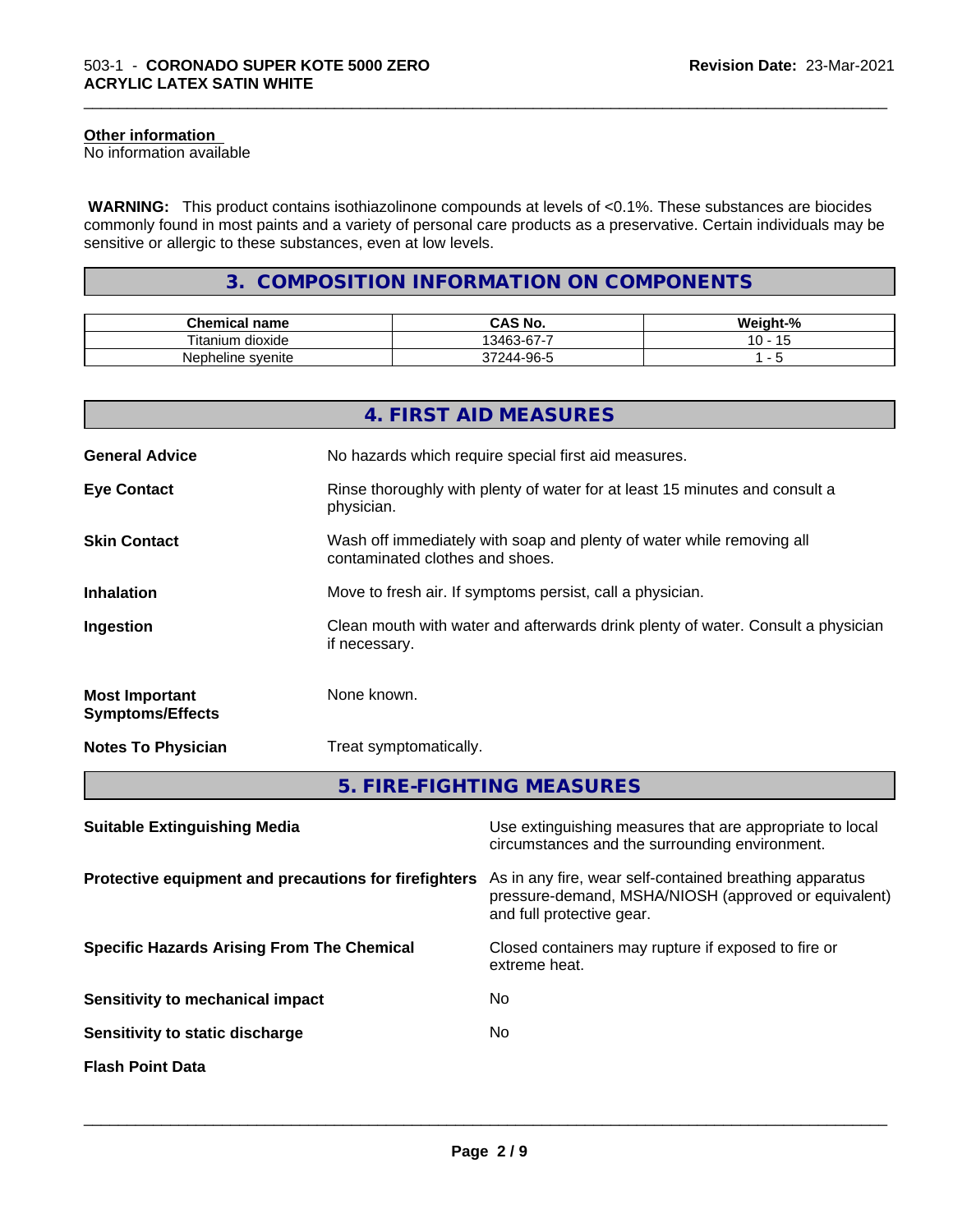| Flash point (°F)<br>Flash Point (°C)<br><b>Method</b>                |                 | Not applicable<br>Not applicable<br>Not applicable |                                |
|----------------------------------------------------------------------|-----------------|----------------------------------------------------|--------------------------------|
| <b>Flammability Limits In Air</b>                                    |                 |                                                    |                                |
| Lower flammability limit:<br><b>Upper flammability limit:</b>        |                 | Not applicable<br>Not applicable                   |                                |
| <b>NFPA</b><br>Health: 1                                             | Flammability: 0 | <b>Instability: 0</b>                              | <b>Special: Not Applicable</b> |
| <b>NFPA Legend</b><br>0 - Not Hazardous<br>$\overline{A}$ Clientable |                 |                                                    |                                |

\_\_\_\_\_\_\_\_\_\_\_\_\_\_\_\_\_\_\_\_\_\_\_\_\_\_\_\_\_\_\_\_\_\_\_\_\_\_\_\_\_\_\_\_\_\_\_\_\_\_\_\_\_\_\_\_\_\_\_\_\_\_\_\_\_\_\_\_\_\_\_\_\_\_\_\_\_\_\_\_\_\_\_\_\_\_\_\_\_\_\_\_\_

#### 1 - Slightly

- 2 Moderate
- 3 High
- 

4 - Severe

*The ratings assigned are only suggested ratings, the contractor/employer has ultimate responsibilities for NFPA ratings where this system is used.*

*Additional information regarding the NFPA rating system is available from the National Fire Protection Agency (NFPA) at www.nfpa.org.*

#### **6. ACCIDENTAL RELEASE MEASURES**

| <b>Personal Precautions</b>      | Avoid contact with skin, eyes and clothing. Ensure adequate ventilation.                                                                                                         |
|----------------------------------|----------------------------------------------------------------------------------------------------------------------------------------------------------------------------------|
| <b>Other Information</b>         | Prevent further leakage or spillage if safe to do so.                                                                                                                            |
| <b>Environmental precautions</b> | See Section 12 for additional Ecological Information.                                                                                                                            |
| <b>Methods for Cleaning Up</b>   | Soak up with inert absorbent material. Sweep up and shovel into suitable<br>containers for disposal.                                                                             |
|                                  | 7. HANDLING AND STORAGE                                                                                                                                                          |
| Handling                         | Avoid contact with skin, eyes and clothing. Avoid breathing vapors, spray mists or<br>sanding dust. In case of insufficient ventilation, wear suitable respiratory<br>equipment. |
| <b>Storage</b>                   | Keep container tightly closed. Keep out of the reach of children.                                                                                                                |
| <b>Incompatible Materials</b>    | No information available                                                                                                                                                         |

#### **8. EXPOSURE CONTROLS/PERSONAL PROTECTION**

#### **Exposure Limits**

| name<br>⊸nemicai <del>r</del>  | л.<br>---        | <b>DE</b><br>--                            |
|--------------------------------|------------------|--------------------------------------------|
| $ \sim$<br>dioxide<br>⊣tar<br> | "WA:<br>…ia/m∘ i | <b>TIAII</b><br>mo<br>nQ/r<br>v v z<br>. . |

#### **Legend**

ACGIH - American Conference of Governmental Industrial Hygienists Exposure Limits OSHA - Occupational Safety & Health Administration Exposure Limits N/E - Not Established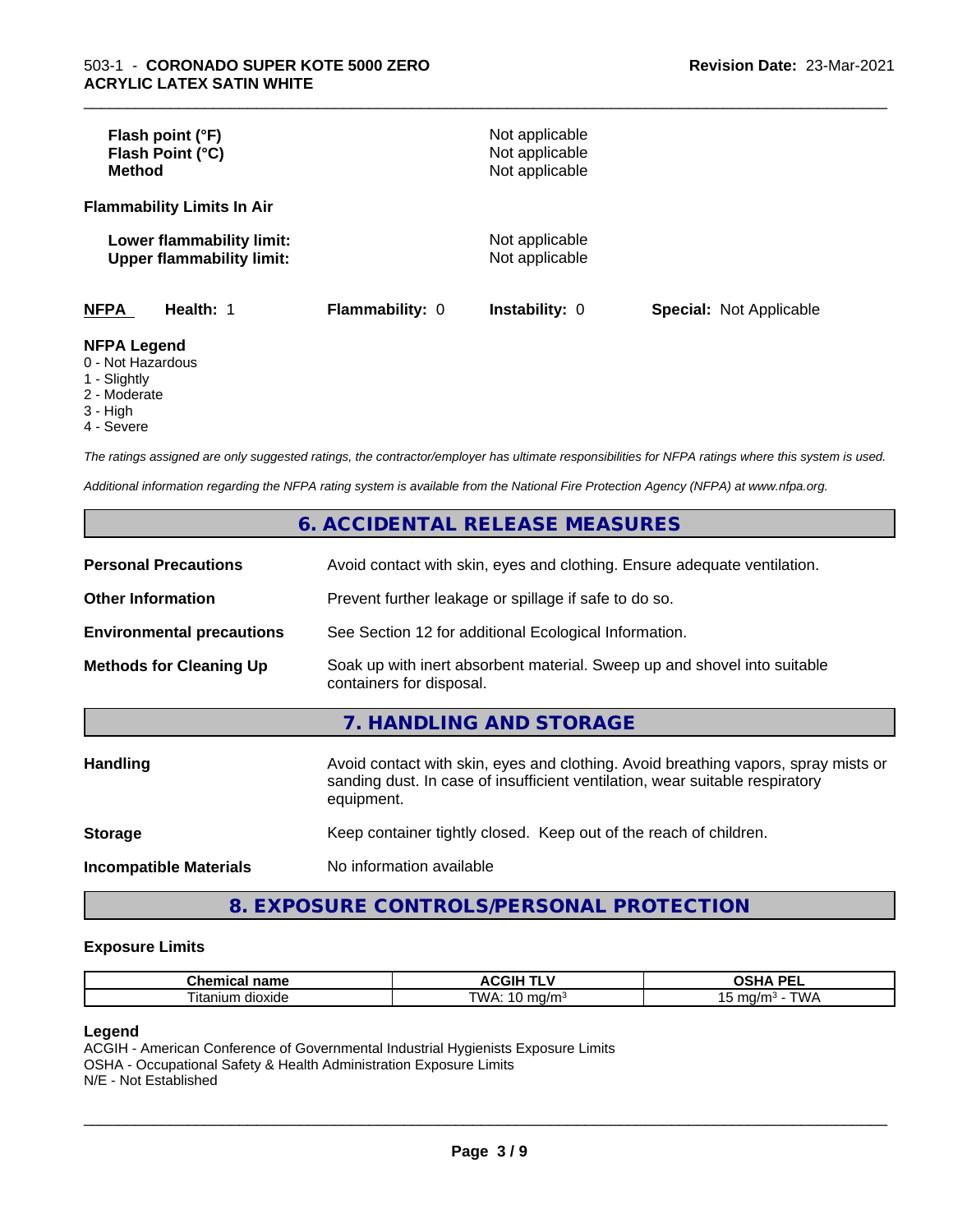| <b>Engineering Measures</b>          | Ensure adequate ventilation, especially in confined areas.               |  |  |
|--------------------------------------|--------------------------------------------------------------------------|--|--|
| <b>Personal Protective Equipment</b> |                                                                          |  |  |
| <b>Eye/Face Protection</b>           | Safety glasses with side-shields.                                        |  |  |
| <b>Skin Protection</b>               | Protective gloves and impervious clothing.                               |  |  |
| <b>Respiratory Protection</b>        | In case of insufficient ventilation wear suitable respiratory equipment. |  |  |
| <b>Hygiene Measures</b>              | Avoid contact with skin, eyes and clothing. Remove and wash contaminated |  |  |

clothing before re-use. Wash thoroughly after handling.

\_\_\_\_\_\_\_\_\_\_\_\_\_\_\_\_\_\_\_\_\_\_\_\_\_\_\_\_\_\_\_\_\_\_\_\_\_\_\_\_\_\_\_\_\_\_\_\_\_\_\_\_\_\_\_\_\_\_\_\_\_\_\_\_\_\_\_\_\_\_\_\_\_\_\_\_\_\_\_\_\_\_\_\_\_\_\_\_\_\_\_\_\_

#### **9. PHYSICAL AND CHEMICAL PROPERTIES**

| Appearance                           | liquid                   |
|--------------------------------------|--------------------------|
| Odor                                 | little or no odor        |
| <b>Odor Threshold</b>                | No information available |
| Density (Ibs/gal)                    | $9.8 - 10.2$             |
| <b>Specific Gravity</b>              | $1.17 - 1.22$            |
| рH                                   | No information available |
| <b>Viscosity (cps)</b>               | No information available |
| Solubility(ies)                      | No information available |
| <b>Water solubility</b>              | No information available |
| <b>Evaporation Rate</b>              | No information available |
| Vapor pressure                       | No information available |
| Vapor density                        | No information available |
| Wt. % Solids                         | $40 - 50$                |
| Vol. % Solids                        | $30 - 40$                |
| Wt. % Volatiles                      | $50 - 60$                |
| Vol. % Volatiles                     | $60 - 70$                |
| <b>VOC Regulatory Limit (g/L)</b>    | < 5                      |
| <b>Boiling Point (°F)</b>            | 212                      |
| <b>Boiling Point (°C)</b>            | 100                      |
| Freezing point (°F)                  | 32                       |
| <b>Freezing Point (°C)</b>           | 0                        |
| Flash point (°F)                     | Not applicable           |
| Flash Point (°C)                     | Not applicable           |
| <b>Method</b>                        | Not applicable           |
| <b>Flammability (solid, gas)</b>     | Not applicable           |
| <b>Upper flammability limit:</b>     | Not applicable           |
| Lower flammability limit:            | Not applicable           |
| <b>Autoignition Temperature (°F)</b> | No information available |
| <b>Autoignition Temperature (°C)</b> | No information available |
| Decomposition Temperature (°F)       | No information available |
| Decomposition Temperature (°C)       | No information available |
| <b>Partition coefficient</b>         | No information available |

### **10. STABILITY AND REACTIVITY**

**Reactivity Not Applicable** Not Applicable

**Chemical Stability Chemical Stability** Stable under normal conditions.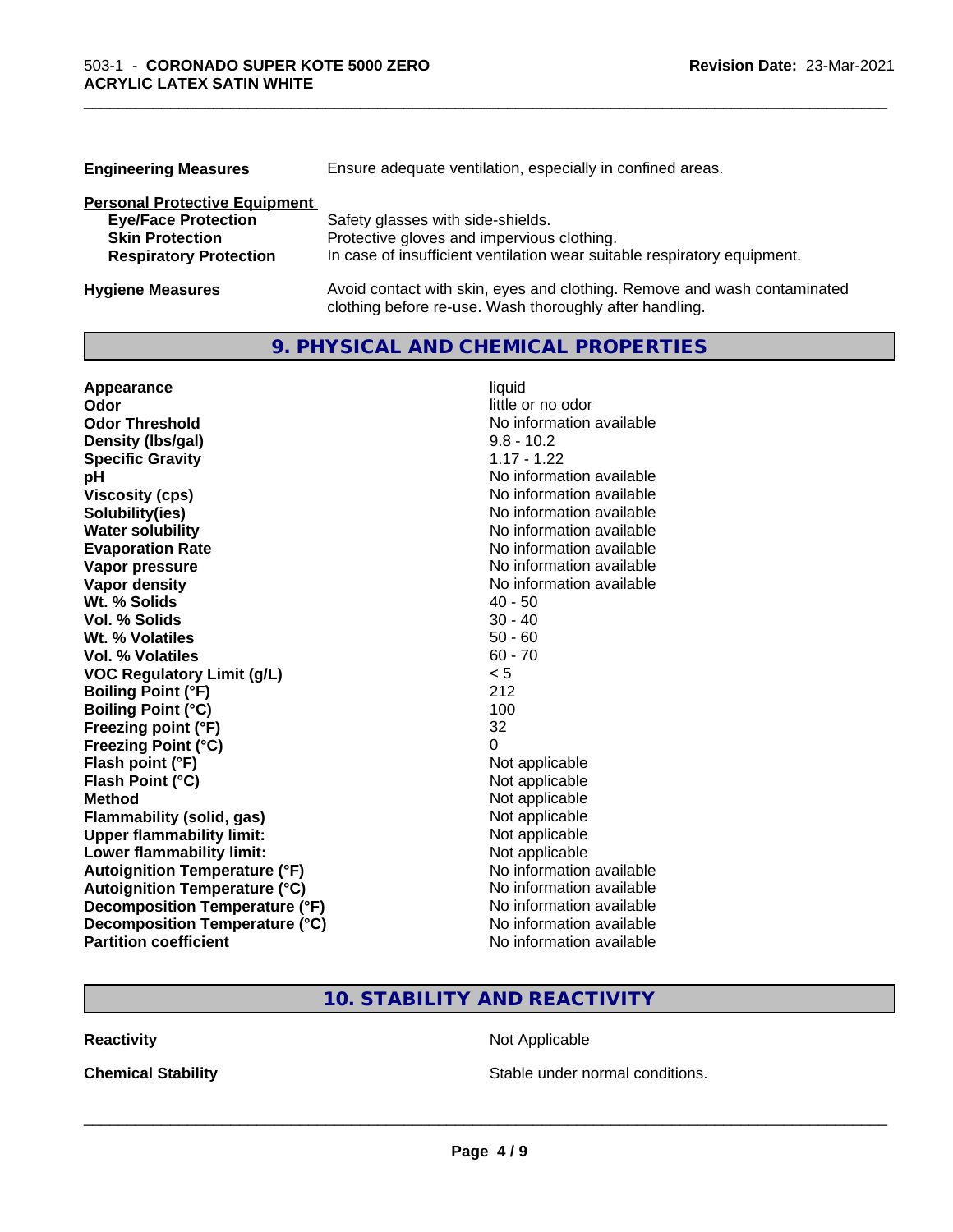| <b>Conditions to avoid</b>                                                                                                                                                                                                                                                                                                                                                                                              |                                                                                                                                                                                                                                                                                                                                                                                                          | Prevent from freezing.                                                                                                                                               |                 |  |
|-------------------------------------------------------------------------------------------------------------------------------------------------------------------------------------------------------------------------------------------------------------------------------------------------------------------------------------------------------------------------------------------------------------------------|----------------------------------------------------------------------------------------------------------------------------------------------------------------------------------------------------------------------------------------------------------------------------------------------------------------------------------------------------------------------------------------------------------|----------------------------------------------------------------------------------------------------------------------------------------------------------------------|-----------------|--|
| <b>Incompatible Materials</b><br><b>Hazardous Decomposition Products</b>                                                                                                                                                                                                                                                                                                                                                |                                                                                                                                                                                                                                                                                                                                                                                                          | No materials to be especially mentioned.                                                                                                                             |                 |  |
|                                                                                                                                                                                                                                                                                                                                                                                                                         |                                                                                                                                                                                                                                                                                                                                                                                                          | None under normal use.                                                                                                                                               |                 |  |
| Possibility of hazardous reactions                                                                                                                                                                                                                                                                                                                                                                                      |                                                                                                                                                                                                                                                                                                                                                                                                          | None under normal conditions of use.                                                                                                                                 |                 |  |
|                                                                                                                                                                                                                                                                                                                                                                                                                         |                                                                                                                                                                                                                                                                                                                                                                                                          | 11. TOXICOLOGICAL INFORMATION                                                                                                                                        |                 |  |
| <b>Product Information</b>                                                                                                                                                                                                                                                                                                                                                                                              |                                                                                                                                                                                                                                                                                                                                                                                                          |                                                                                                                                                                      |                 |  |
| Information on likely routes of exposure                                                                                                                                                                                                                                                                                                                                                                                |                                                                                                                                                                                                                                                                                                                                                                                                          |                                                                                                                                                                      |                 |  |
| <b>Principal Routes of Exposure</b>                                                                                                                                                                                                                                                                                                                                                                                     | Eye contact, skin contact and inhalation.                                                                                                                                                                                                                                                                                                                                                                |                                                                                                                                                                      |                 |  |
| <b>Acute Toxicity</b>                                                                                                                                                                                                                                                                                                                                                                                                   |                                                                                                                                                                                                                                                                                                                                                                                                          |                                                                                                                                                                      |                 |  |
| <b>Product Information</b>                                                                                                                                                                                                                                                                                                                                                                                              | No information available                                                                                                                                                                                                                                                                                                                                                                                 |                                                                                                                                                                      |                 |  |
| Symptoms related to the physical, chemical and toxicological characteristics                                                                                                                                                                                                                                                                                                                                            |                                                                                                                                                                                                                                                                                                                                                                                                          |                                                                                                                                                                      |                 |  |
| <b>Symptoms</b>                                                                                                                                                                                                                                                                                                                                                                                                         | No information available                                                                                                                                                                                                                                                                                                                                                                                 |                                                                                                                                                                      |                 |  |
| Delayed and immediate effects as well as chronic effects from short and long-term exposure                                                                                                                                                                                                                                                                                                                              |                                                                                                                                                                                                                                                                                                                                                                                                          |                                                                                                                                                                      |                 |  |
| Eye contact<br><b>Skin contact</b><br><b>Inhalation</b><br>Ingestion<br><b>Sensitization</b><br><b>Neurological Effects</b><br><b>Mutagenic Effects</b><br><b>Reproductive Effects</b><br><b>Developmental Effects</b><br><b>Target organ effects</b><br><b>STOT - single exposure</b><br><b>STOT - repeated exposure</b><br>Other adverse effects<br><b>Aspiration Hazard</b><br><b>Numerical measures of toxicity</b> | May cause slight irritation.<br>skin and cause irritation.<br>May cause irritation of respiratory tract.<br>No information available<br>No information available.<br>No information available.<br>No information available.<br>No information available.<br>No information available.<br>No information available.<br>No information available.<br>No information available.<br>No information available | Substance may cause slight skin irritation. Prolonged or repeated contact may dry<br>Ingestion may cause gastrointestinal irritation, nausea, vomiting and diarrhea. |                 |  |
| The following values are calculated based on chapter 3.1 of the GHS document                                                                                                                                                                                                                                                                                                                                            |                                                                                                                                                                                                                                                                                                                                                                                                          |                                                                                                                                                                      |                 |  |
| <b>ATEmix (oral)</b>                                                                                                                                                                                                                                                                                                                                                                                                    | 70512 mg/kg                                                                                                                                                                                                                                                                                                                                                                                              |                                                                                                                                                                      |                 |  |
| <b>Component Information</b>                                                                                                                                                                                                                                                                                                                                                                                            |                                                                                                                                                                                                                                                                                                                                                                                                          |                                                                                                                                                                      |                 |  |
|                                                                                                                                                                                                                                                                                                                                                                                                                         |                                                                                                                                                                                                                                                                                                                                                                                                          |                                                                                                                                                                      |                 |  |
| Chemical name<br>Titanium dioxide<br>13463-67-7                                                                                                                                                                                                                                                                                                                                                                         | Oral LD50<br>> 10000 mg/kg (Rat)                                                                                                                                                                                                                                                                                                                                                                         | Dermal LD50                                                                                                                                                          | Inhalation LC50 |  |

\_\_\_\_\_\_\_\_\_\_\_\_\_\_\_\_\_\_\_\_\_\_\_\_\_\_\_\_\_\_\_\_\_\_\_\_\_\_\_\_\_\_\_\_\_\_\_\_\_\_\_\_\_\_\_\_\_\_\_\_\_\_\_\_\_\_\_\_\_\_\_\_\_\_\_\_\_\_\_\_\_\_\_\_\_\_\_\_\_\_\_\_\_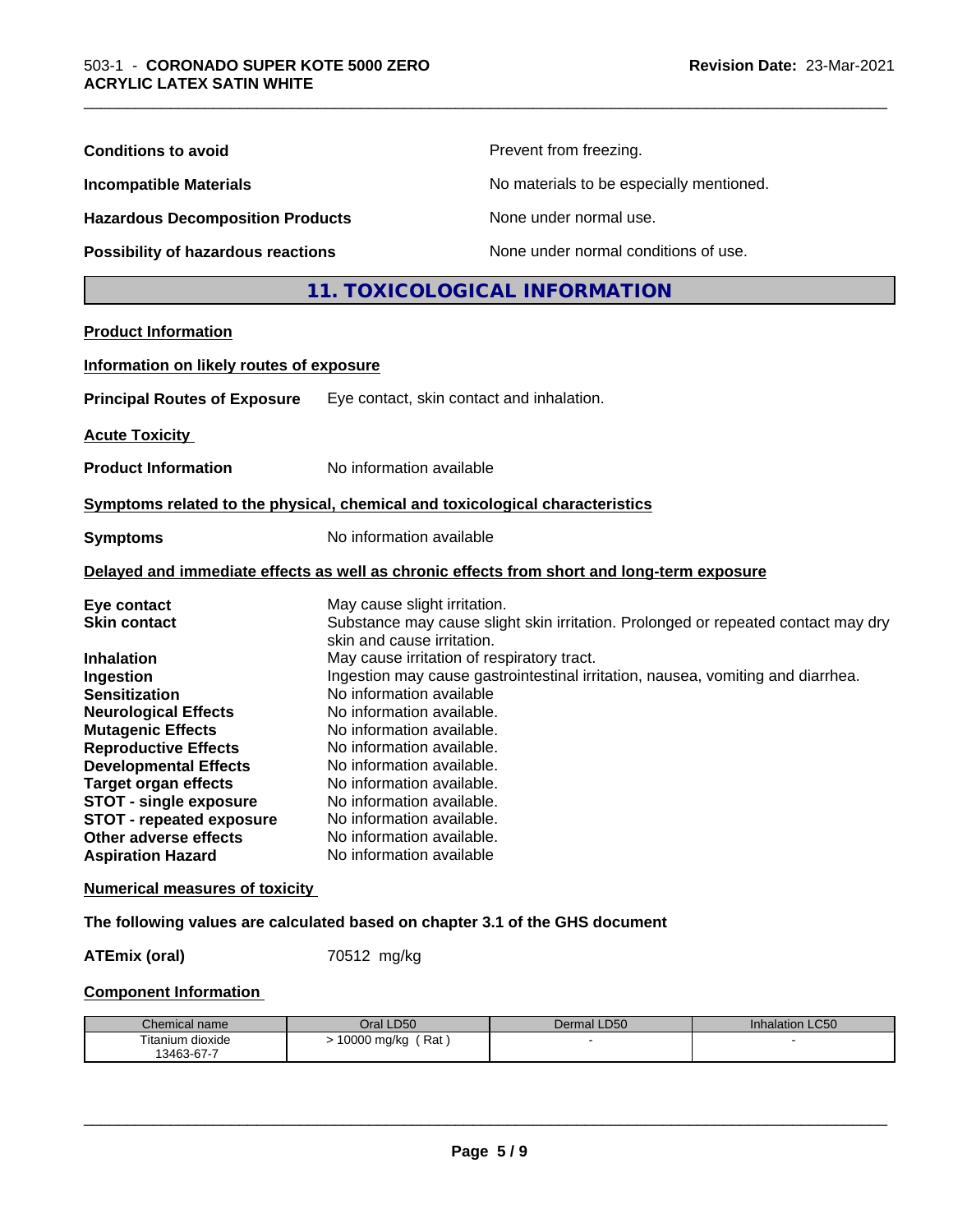#### **Chronic Toxicity**

#### **Carcinogenicity**

*The information below indicateswhether each agency has listed any ingredient as a carcinogen:.*

| <b>Chemical</b><br>name    | <b>IARC</b>                    | <b>NTP</b> | OSHA   |
|----------------------------|--------------------------------|------------|--------|
|                            | . .<br>2B<br>Human<br>Possible |            | Listed |
| .<br>. dioxide<br>⊺itanium | Carcinogen                     |            |        |

\_\_\_\_\_\_\_\_\_\_\_\_\_\_\_\_\_\_\_\_\_\_\_\_\_\_\_\_\_\_\_\_\_\_\_\_\_\_\_\_\_\_\_\_\_\_\_\_\_\_\_\_\_\_\_\_\_\_\_\_\_\_\_\_\_\_\_\_\_\_\_\_\_\_\_\_\_\_\_\_\_\_\_\_\_\_\_\_\_\_\_\_\_

• Although IARC has classified titanium dioxide as possibly carcinogenic to humans (2B), their summary concludes: "No significant exposure to titanium dioxide is thought to occur during the use of products in which titanium dioxide is bound to other materials, such as paint."

#### **Legend**

IARC - International Agency for Research on Cancer NTP - National Toxicity Program OSHA - Occupational Safety & Health Administration

**12. ECOLOGICAL INFORMATION**

#### **Ecotoxicity Effects**

The environmental impact of this product has not been fully investigated.

#### **Product Information**

#### **Acute Toxicity to Fish**

No information available

#### **Acute Toxicity to Aquatic Invertebrates**

No information available

#### **Acute Toxicity to Aquatic Plants**

No information available

#### **Persistence / Degradability**

No information available.

#### **Bioaccumulation**

There is no data for this product.

#### **Mobility in Environmental Media**

No information available.

#### **Ozone**

No information available

#### **Component Information**

#### **Acute Toxicity to Fish**

Titanium dioxide  $LC50:$  > 1000 mg/L (Fathead Minnow - 96 hr.)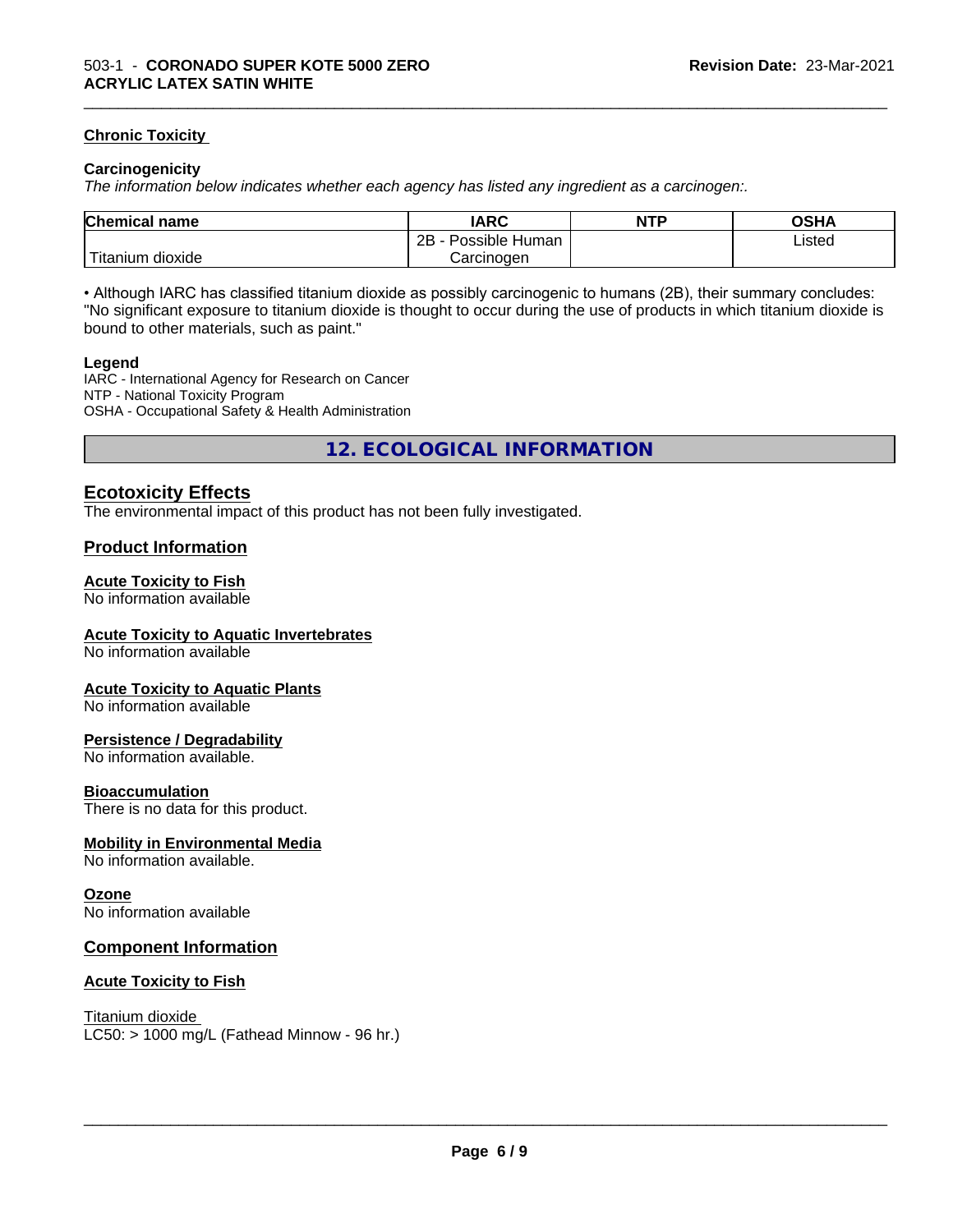#### **Acute Toxicity to Aquatic Invertebrates**

No information available

#### **Acute Toxicity to Aquatic Plants**

No information available

|                              | 13. DISPOSAL CONSIDERATIONS                                                                                                                                                                                               |
|------------------------------|---------------------------------------------------------------------------------------------------------------------------------------------------------------------------------------------------------------------------|
| <b>Waste Disposal Method</b> | Dispose of in accordance with federal, state, and local regulations. Local<br>requirements may vary, consult your sanitation department or state-designated<br>environmental protection agency for more disposal options. |
|                              | 14. TRANSPORT INFORMATION                                                                                                                                                                                                 |
| <b>DOT</b>                   | Not regulated                                                                                                                                                                                                             |
| <b>ICAO/IATA</b>             | Not regulated                                                                                                                                                                                                             |
| <b>IMDG / IMO</b>            | Not regulated                                                                                                                                                                                                             |
|                              | <b>15. REGULATORY INFORMATION</b>                                                                                                                                                                                         |

\_\_\_\_\_\_\_\_\_\_\_\_\_\_\_\_\_\_\_\_\_\_\_\_\_\_\_\_\_\_\_\_\_\_\_\_\_\_\_\_\_\_\_\_\_\_\_\_\_\_\_\_\_\_\_\_\_\_\_\_\_\_\_\_\_\_\_\_\_\_\_\_\_\_\_\_\_\_\_\_\_\_\_\_\_\_\_\_\_\_\_\_\_

#### **International Inventories**

| <b>TSCA: United States</b> | Yes - All components are listed or exempt. |
|----------------------------|--------------------------------------------|
| <b>DSL: Canada</b>         | Yes - All components are listed or exempt. |

#### **Federal Regulations**

#### **SARA 311/312 hazardous categorization**

| Acute health hazard               | Nο |  |
|-----------------------------------|----|--|
| Chronic Health Hazard             | N٥ |  |
| Fire hazard                       | Nο |  |
| Sudden release of pressure hazard | Nο |  |
| Reactive Hazard                   | Nο |  |

#### **SARA 313**

Section 313 of Title III of the Superfund Amendments and Reauthorization Act of 1986 (SARA). This product contains a chemical or chemicals which are subject to the reporting requirements of the Act and Title 40 of the Code of Federal Regulations, Part 372:

*None*

#### **Clean Air Act,Section 112 Hazardous Air Pollutants (HAPs) (see 40 CFR 61)**

This product contains the following HAPs:

*None*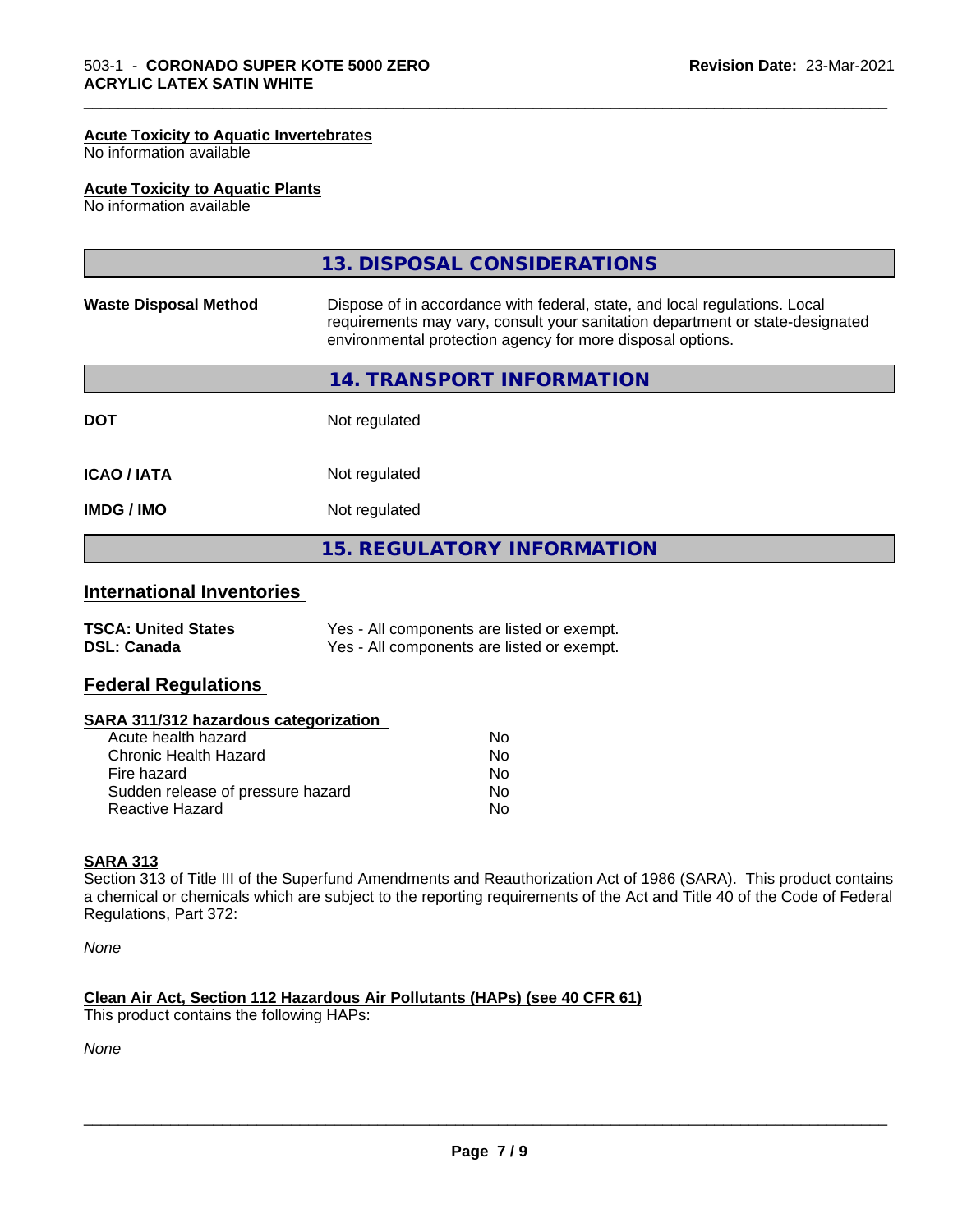#### **US State Regulations**

#### **California Proposition 65**

**A** WARNING: Cancer and Reproductive Harm– www.P65warnings.ca.gov

#### **State Right-to-Know**

| ъ.<br>$ -$<br>$n_{max}$<br>nemical<br>name<br>.            | Ma<br>пиэспэ<br>. | Iarcav<br>Ne'<br>--<br>-35 | /Ivania |
|------------------------------------------------------------|-------------------|----------------------------|---------|
| $\overline{\phantom{a}}$<br>$\sim$<br>dioxide<br>, itanıum |                   |                            |         |

\_\_\_\_\_\_\_\_\_\_\_\_\_\_\_\_\_\_\_\_\_\_\_\_\_\_\_\_\_\_\_\_\_\_\_\_\_\_\_\_\_\_\_\_\_\_\_\_\_\_\_\_\_\_\_\_\_\_\_\_\_\_\_\_\_\_\_\_\_\_\_\_\_\_\_\_\_\_\_\_\_\_\_\_\_\_\_\_\_\_\_\_\_

**Legend**

X - Listed

| <b>16. OTHER INFORMATION</b> |           |                                                                            |                      |          |  |
|------------------------------|-----------|----------------------------------------------------------------------------|----------------------|----------|--|
| HMIS -                       | Health: 1 | <b>Flammability: 0</b>                                                     | <b>Reactivity: 0</b> | $PPE: -$ |  |
| <b>HMIS Legend</b>           |           |                                                                            |                      |          |  |
| 0 - Minimal Hazard           |           |                                                                            |                      |          |  |
| 1 - Slight Hazard            |           |                                                                            |                      |          |  |
| 2 - Moderate Hazard          |           |                                                                            |                      |          |  |
| 3 - Serious Hazard           |           |                                                                            |                      |          |  |
| 4 - Severe Hazard            |           |                                                                            |                      |          |  |
| * - Chronic Hazard           |           |                                                                            |                      |          |  |
|                              |           | X - Consult your supervisor or S.O.P. for "Special" handling instructions. |                      |          |  |

*Note: The PPE rating has intentionally been left blank. Choose appropriate PPE that will protect employees from the hazards the material will present under the actual normal conditions of use.*

*Caution: HMISÒ ratings are based on a 0-4 rating scale, with 0 representing minimal hazards or risks, and 4 representing significant hazards or risks. Although HMISÒ ratings are not required on MSDSs under 29 CFR 1910.1200, the preparer, has chosen to provide them. HMISÒ ratings are to be used only in conjunction with a fully implemented HMISÒ program by workers who have received appropriate HMISÒ training. HMISÒ is a registered trade and service mark of the NPCA. HMISÒ materials may be purchased exclusively from J. J. Keller (800) 327-6868.*

 **WARNING!** If you scrape, sand, or remove old paint, you may release lead dust. LEAD IS TOXIC. EXPOSURE TO LEAD DUST CAN CAUSE SERIOUS ILLNESS, SUCH AS BRAIN DAMAGE, ESPECIALLY IN CHILDREN. PREGNANT WOMEN SHOULD ALSO AVOID EXPOSURE.Wear a NIOSH approved respirator to control lead exposure. Clean up carefully with a HEPA vacuum and a wet mop. Before you start, find out how to protect yourself and your family by contacting the National Lead Information Hotline at 1-800-424-LEAD or log on to www.epa.gov/lead.

| <b>Prepared By</b>      | <b>Product Stewardship Department</b><br>Benjamin Moore & Co.<br>101 Paragon Drive<br>Montvale, NJ 07645<br>800-225-5554 |
|-------------------------|--------------------------------------------------------------------------------------------------------------------------|
| <b>Revision Date:</b>   | 23-Mar-2021                                                                                                              |
| <b>Revision Summary</b> | Not available                                                                                                            |